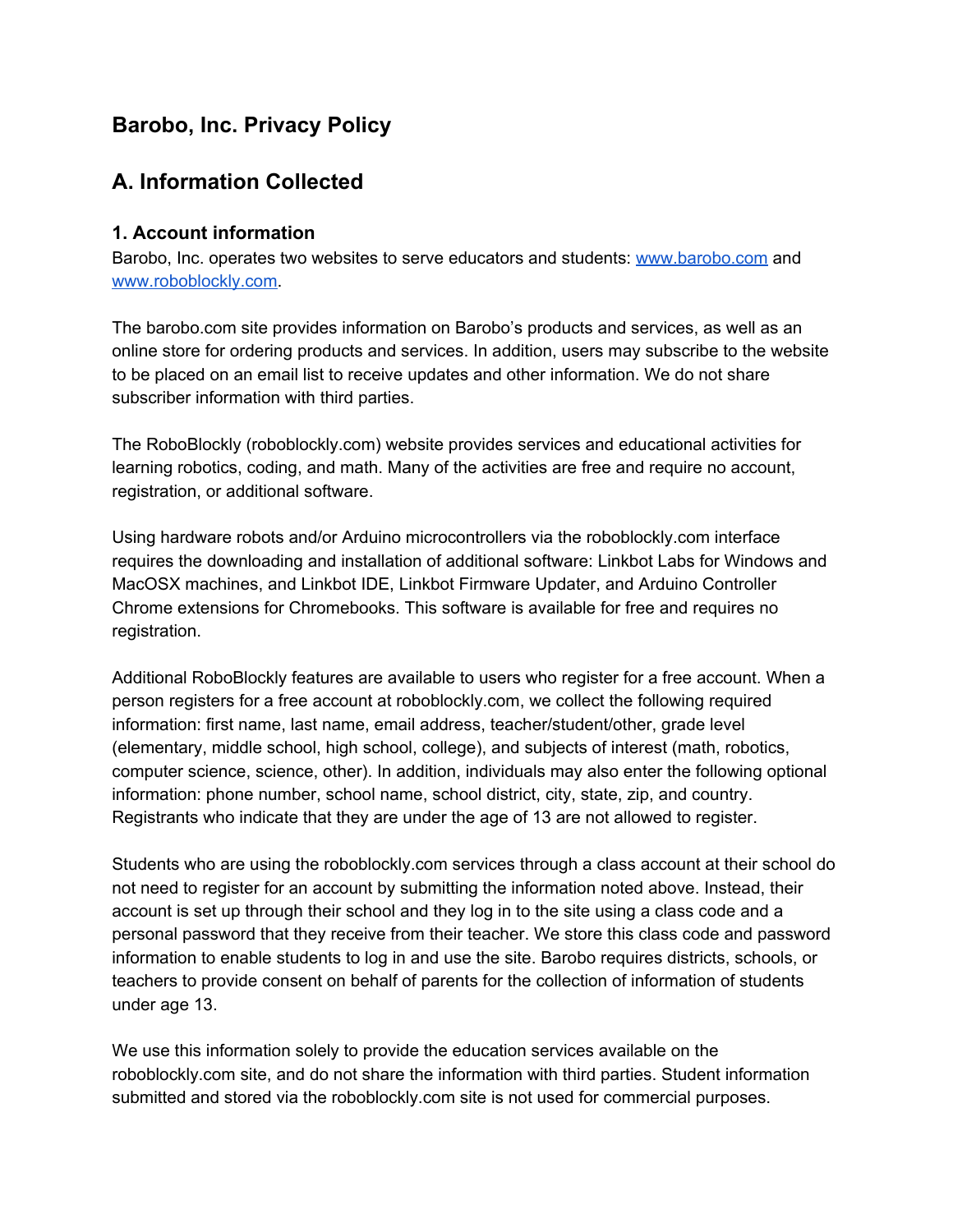Teachers may use the RoboBlockly Classroom Management System to record grades and provide feedback to students. Barobo shares none of this information with third parties.

Teachers using RoboBlockly must ensure that they provide parents with access to this privacy policy.

#### **2. Order information**

When a person places an order from [www.barobo.com/shop](http://www.barobo.com/shop) their name, billing address, shipping address, billing info, payment info (e.g., credit card), email, and phone number are collected. This information is used for Barobo's own commercial purposes, but is not shared with any third parties.

#### **3. Other information**

For the purpose of monitoring and improving its services, including resolving technical difficulties and investigating potential misuse of the RoboBlockly site, Barobo gathers information automatically and stores it in log files. This information may include internet protocol (IP) addresses, browser type, internet service provider (ISP), referring/exit pages, operating system, date/time stamp, and/or clickstream data. We do not share this information with third parties.

Some web browsers may automatically track "do not track" requests to website visitors. The RoboBlockly site does not respond to such requests.

### **B. Review and Deletion of Your Child's Information**

Parents have the right to refuse the site further contact with their child and to have access to their child's information and to have it deleted by contacting the school administrator.

If you are the parent and guardian of a student using RoboBlockly, and cease to agree with RoboBlockly's terms of use and privacy policy at some point in the future, you may opt-out by contacting either your school administrator or Barobo at [info@barobo.com](mailto:info@barobo.com).

We will retain account information for as long as an account is active or as needed to provide services. If you wish to cancel an account or request that we no longer use your information to provide you services, contact us [info@barobo.com.](mailto:info@barobo.com) We will retain and use your information as necessary to comply with our legal obligations, resolve disputes, and enforce our agreements.

### **C. Internet Privacy and Security**

Your account is protected by a password for your privacy and security. If you access your account via a third party site or service, you may have additional or different sign-on protections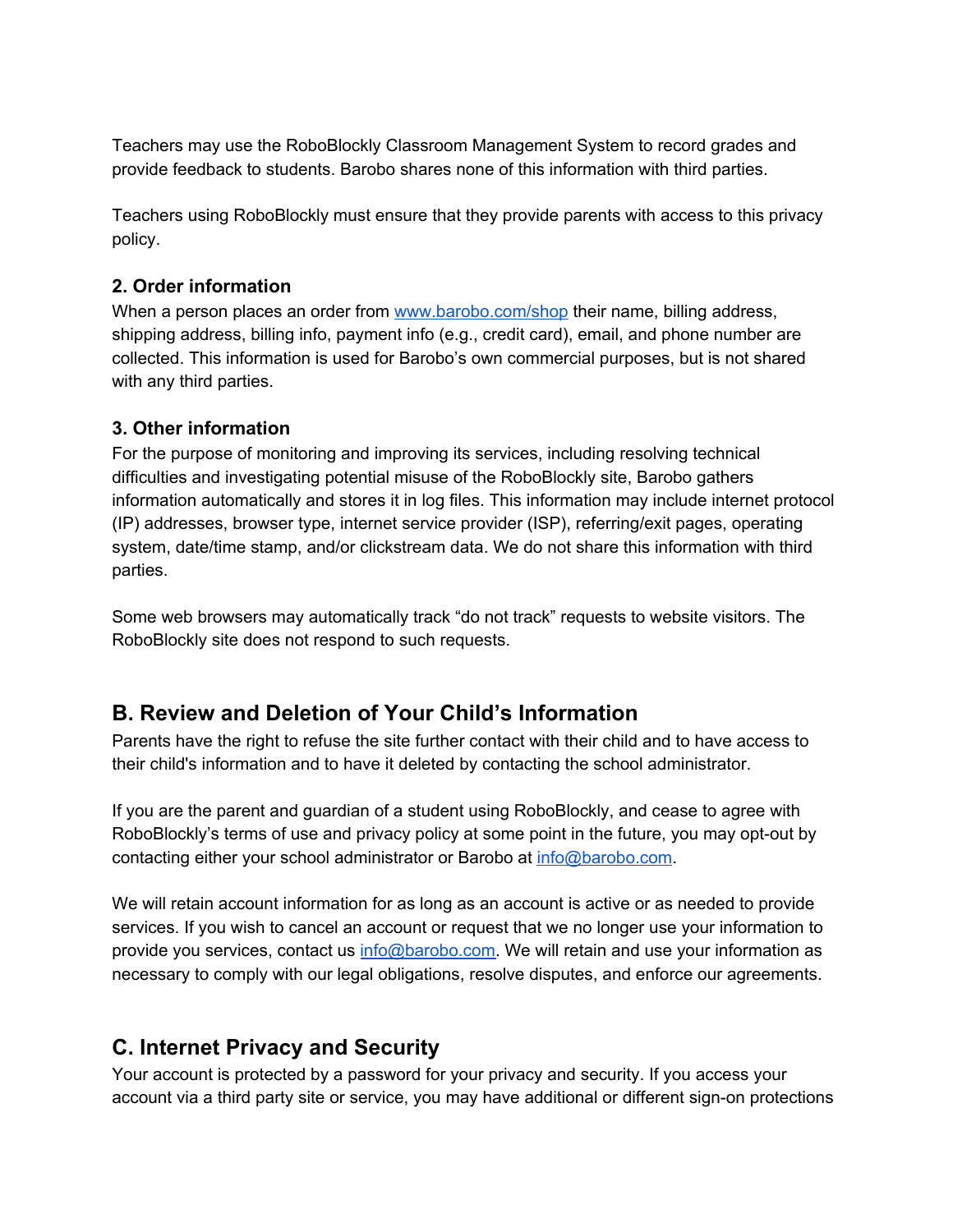via that third party site or service. You must prevent unauthorized access to your account and personal information therein by selecting and protecting your password and/or other sign-on mechanism appropriately and limiting access to your computer or device and browser by signing off after you have finished accessing your account.

Barobo and schools work together to protect the online privacy of all RoboBlockly users, including students, parents, teachers, and administrators. While we use industry-standard security techniques and encryption to protect the privacy of accounts and records we hold, unfortunately no data transmission and recordkeeping over the internet can be guaranteed to be 100% secure and safe from hacking. Barobo cannot ensure or warrant the security of any information managed by the site, whether transmitted to Barobo by an individual, a school, or a teacher. Barobo shall not be liable if a security breach occurs, if the site malfunctions, or if information is misused or mismanaged in any way to your detriment or the detriment of a third party, whether by Barobo, a school, a teacher, or a third party.

## **D. Changes to This Privacy Policy**

In the event of a change to this privacy policy, we will post those changes to this privacy statement, the Barobo homepage, and other places we deem appropriate. We reserve the right to modify this privacy statement at any time, so please review it frequently.

### **E. Disclosure**

In the event of a business transfer or purchase involving Barobo, we may disclose a user's personally identifiable information in that process. If such a transaction is completed, your or your child's personally identifiable information may be one of the transferred and shared business assets. In the event that information is shared in this manner, notice will be posted on our site. In this event this privacy policy will continue to apply unless we contact you and ask you to opt in to any changes before they are implemented. We may also share de-identified and/or aggregated data with others for their own uses. We reserve the right to disclose your or your child's personally identifiable information as required by law and when we believe that disclosure is necessary to protect our rights and/or to comply with a judicial proceeding, court order, or legal process served on our website."

# **F. Links to Other Sites**

If you click on a link to a third-party site, you will leave barobo.com or roboblockly.com and be redirected to the site you selected. Because we cannot control the activities of third parties, we cannot accept responsibility for any use of your personally identifiable information by such third parties, and we cannot guarantee that they will adhere to the same privacy practices as Barobo. We encourage you to review the privacy statements of any other service provider from whom